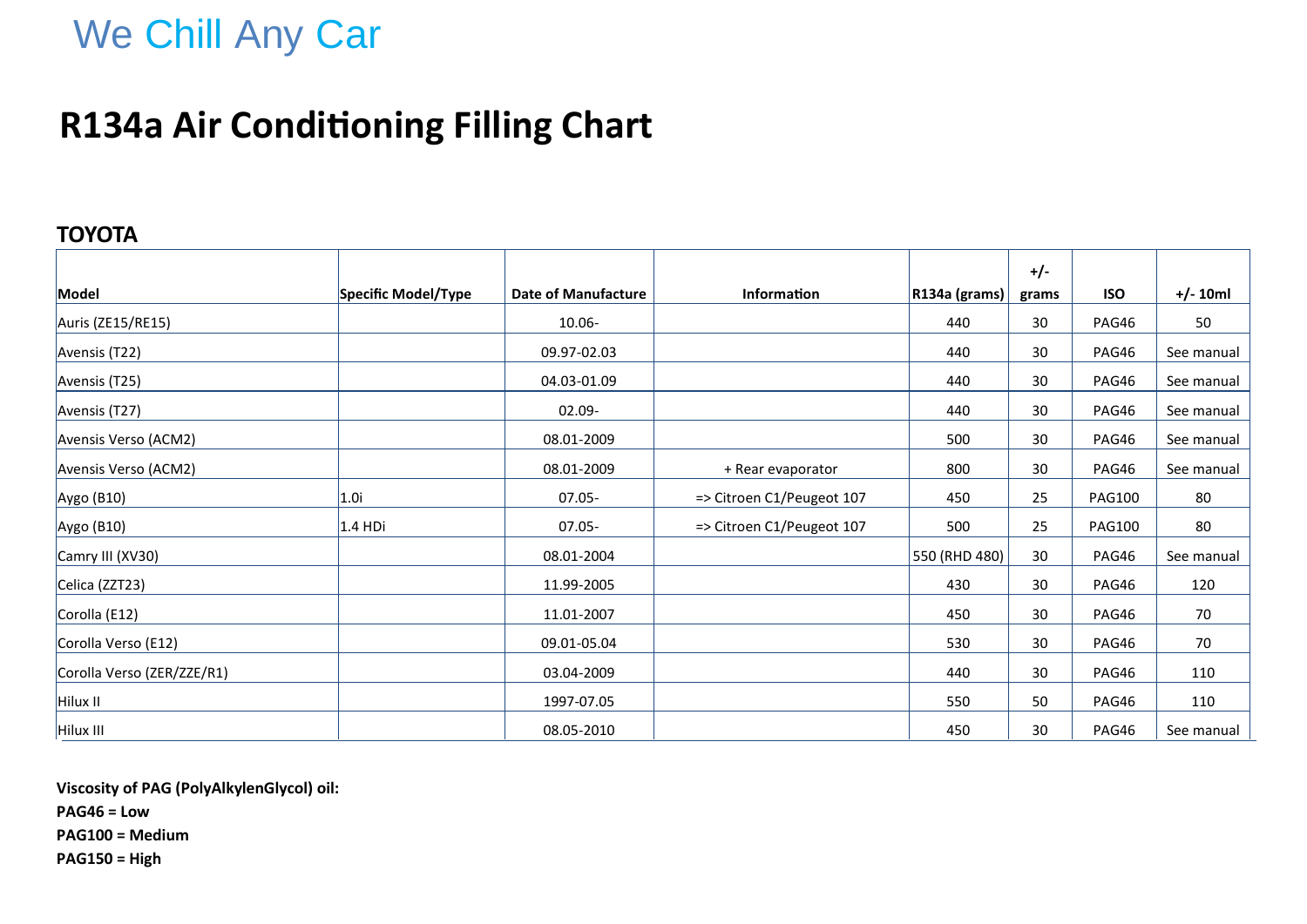## **R134a Air Conditioning Filling Chart**

### **TOYOTA**

|                                        |                     |                     |                           |               | $+/-$ |            |            |
|----------------------------------------|---------------------|---------------------|---------------------------|---------------|-------|------------|------------|
| Model                                  | Specific Model/Type | Date of Manufacture | <b>Information</b>        | R134a (grams) | grams | <b>ISO</b> | $+/- 10ml$ |
| $IQ$ (GJ1/AJ1)                         |                     | 01.09-              |                           | 360           | 30    | PAG46      | See manual |
| Land Cruiser/Land Cruiser Amazon (J10) |                     | 01.98-2007          |                           | 750           | 50    | PAG46      | See manual |
| Land Cruiser/Land Cruiser Amazon (J10) |                     | 01.98-2007          | With Coolbox              | 850           | 50    | PAG46      | See manual |
| Land Cruiser/Land Cruiser Amazon (J10) |                     | 01.98-2007          | + Rear evaporator         | 1050          | 50    | PAG46      | See manual |
| Land Cruiser/Land Cruiser Amazon (J10) |                     | 01.98-2007          | With Coolbox + Rear evap. | 1150          | 50    | PAG46      | See manual |
| Land Cruiser (J12/J15)                 |                     | 04.02-07.04         |                           | 650           | 30    | PAG46      | 125        |
| Land Cruiser (J12/J15)                 |                     | 04.02-07.04         | With Coolbox              | 750           | 30    | PAG46      | 125        |
| Land Cruiser (J12/J15)                 |                     | 04.02-07.04         | + Rear evaporator         | 800           | 30    | PAG46      | 180        |
| Land Cruiser (J12/J15)                 |                     | 04.02-07.04         | With Coolbox + Rear evap. | 900           | 30    | PAG46      | 180        |
| Land Cruiser (J12/J15)                 |                     | 07.04-2009          |                           | 600           | 30    | PAG46      | 125        |
| Land Cruiser (J12/J15)                 |                     | 07.04-2009          | With Coolbox              | 700           | 30    | PAG46      | 125        |
| Land Cruiser (J12/J15)                 |                     | 07.04-2009          | + Rear evaporator         | 750           | 30    | PAG46      | 180        |
| Land Cruiser (J12/J15)                 |                     | 07.04-2009          | With Coolbox + Rear evap. | 850           | 30    | PAG46      | 180        |

**Viscosity of PAG (PolyAlkylenGlycol) oil: PAG46 = Low PAG100 = Medium PAG150 = High**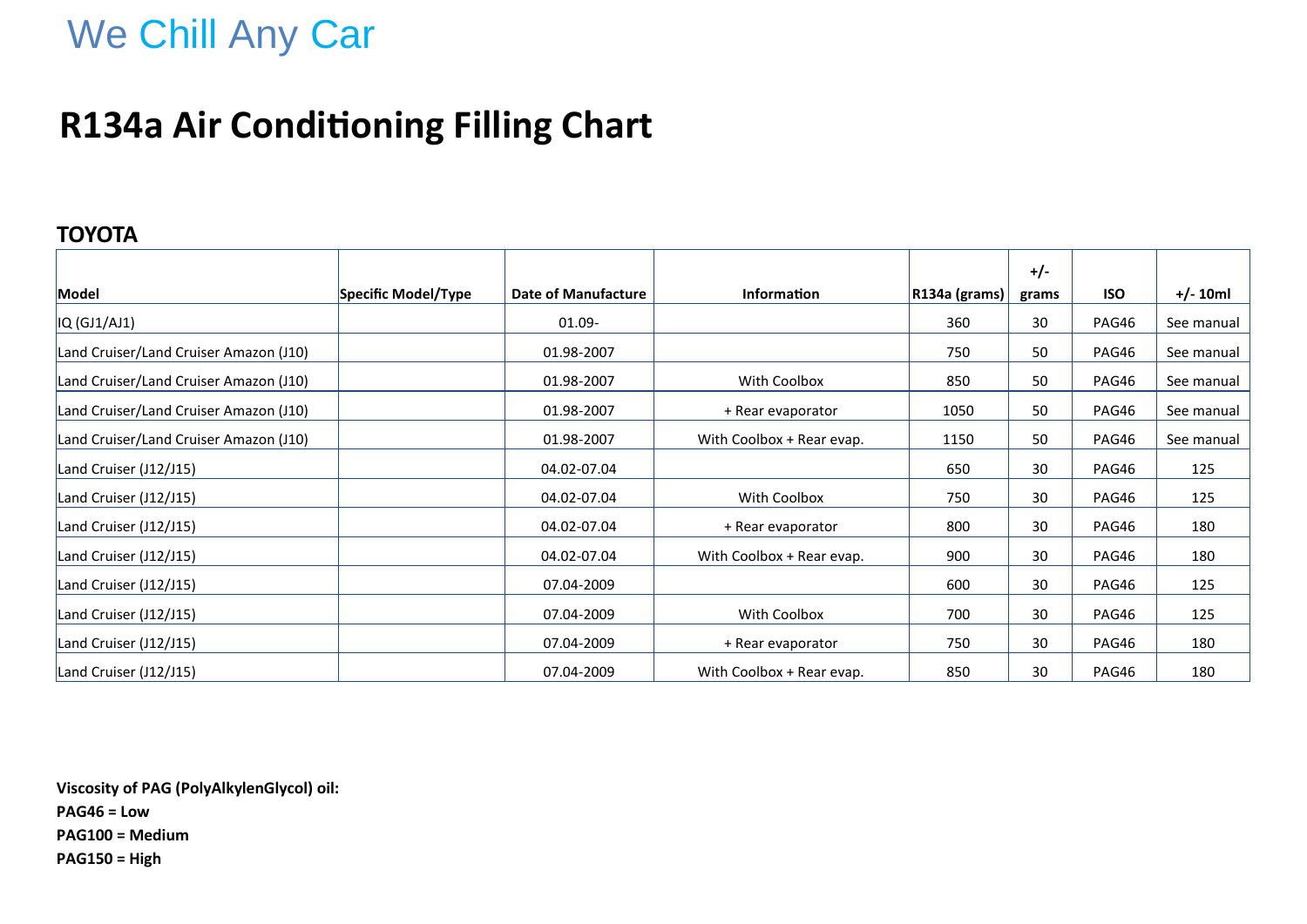## **R134a Air Conditioning Filling Chart**

### **TOYOTA**

|                                 |                     |                            |                                      |                      | $+/-$ |             |            |
|---------------------------------|---------------------|----------------------------|--------------------------------------|----------------------|-------|-------------|------------|
| Model                           | Specific Model/Type | <b>Date of Manufacture</b> | Information                          | $ R134a$ (grams) $ $ | grams | <b>ISO</b>  | $+/- 10ml$ |
| Land Cruiser (J20)              |                     | 01.08-                     | 16mm PF cond.                        | 780                  | 20    | PAG46       | 135        |
| Land Cruiser (J20)              |                     | 01.08-                     | 16mm PF cond. + Rear evap.           | 920                  | 30    | PAG46       | 135        |
| Land Cruiser (J20)              |                     | 01.08-                     | 16mm PF cond. + Coolbox + Rear evap. | 970                  | 30    | PAG46       | 135        |
| Land Cruiser (J20)              |                     | 01.08-                     | 22mm condenser                       | 870                  | 30    | PAG46       | 135        |
| Land Cruiser (J20)              |                     | 01.08-                     | 22mm cond. + Rear evap.              | 960                  | 30    | PAG46       | 135        |
| Land Cruiser (J20)              |                     | 01.08-                     | 22mm cond. + Coolbox + Rear evap.    | 1010                 | 30    | PAG46       | 135        |
| MR2 III (W3)                    |                     | 04.00-2005                 |                                      | 500                  | 30    | PAG46       | 120        |
| Previa (CLR3/ACR3)              |                     | 06.00-2006                 |                                      | 700                  | 30    | PAG46       | 120        |
| Previa (CLR3/ACR3)              |                     | 06.00-2006                 | + Rear evaporator                    | 880                  | 30    | PAG46       | 160        |
| Prius I (NHW11)                 |                     | 05.00-01.04                |                                      | 500                  | 50    | PAG46       | 120        |
| Prius II (NHW20)                |                     | 08.03-2009                 |                                      | 450                  | 30    | <b>ND11</b> | See manual |
| Prius III (ZVW30)               |                     | 01.09-                     |                                      | 470                  | 30    | <b>ND11</b> | See manual |
| RAV4 II (XA2)                   |                     | 06.00-01.06                |                                      | 510                  | 30    | PAG46       | 120        |
| RAV4 III (ZSA/ACA/ACE/ALA/GSA3) |                     | 11.05-                     |                                      | 430                  | 30    | PAG46       | 130        |

**Viscosity of PAG (PolyAlkylenGlycol) oil: PAG46 = Low PAG100 = Medium PAG150 = High**